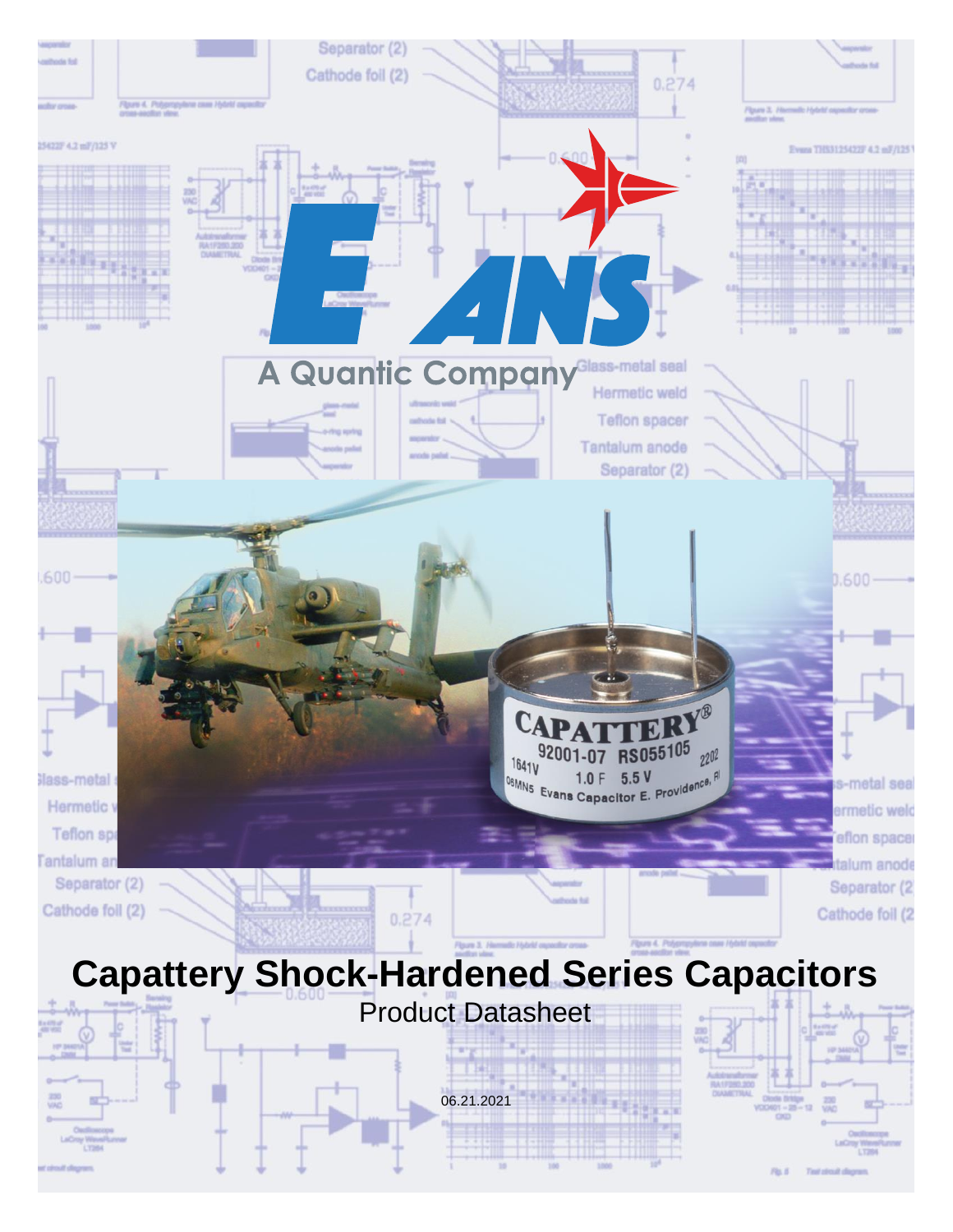

#### **Product Overview**

The Capattery is a high-reliability double layer capacitor. It stores an electrostatic charge at the interface between activated carbon and an aqueous electrolyte in the so-called electric double layer. Long life is possible because the energy storage is physical rather than chemical in nature. These features also provide stable performance during extremely high shock loading.

The shock hardened Capattery models are ideal for weapons systems. They can withstand shocks measured up to 100,000G and spin rates >3,000G. Capattery SH capacitors can power electronics for penetrator testing. SH series are not available for export.

#### **Electrical Specifications**

| Rated Voltage        | 16VDC                                    |
|----------------------|------------------------------------------|
| Capacitance          | $(0.5F \, (+20\% \, at \, 25\degree C))$ |
| $\vert$ Life (@85°C) | $ $ > 100,000 cycles or 25 years         |

#### **Mechanical Specifications**

| <b>Test</b>         | <b>Method</b>             | <b>Condition Remarks</b> |                                       |
|---------------------|---------------------------|--------------------------|---------------------------------------|
| Shock               | MIL-STD-202 METHOD 213 G  |                          | Up to 100,000g, Spin rate $>3000$     |
| <b>Nibration</b>    | MIL-STD-202 METHOD 204  D |                          | 12 sweeps/axis, 12g peak (High Freq.) |
|                     | MIL-STD-202 METHOD 214    | II. Letter D             | $1.5$ hours/axis, 12g rms (Random)    |
| Moisture Resistance | MIL-STD-202 METHOD 106    |                          | <b>6V Polarity</b>                    |

| Solderability                      | To ANSI J-STD-002                                                        |
|------------------------------------|--------------------------------------------------------------------------|
| <b>Operating Temperature Range</b> | $\text{F55}^{\circ}\text{C}$ to $\text{F85}^{\circ}\text{C}$             |
| Storage Temperature Range          | -62°C to +95°C (can be stored up to<br>+125°C for brief periods of time) |

### **Capacitor Life**

The Capattery Shock Hardened Series has an unlimited shelf life and limited time on charge (<24hrs). Consult Evans Capacitor Company for your application.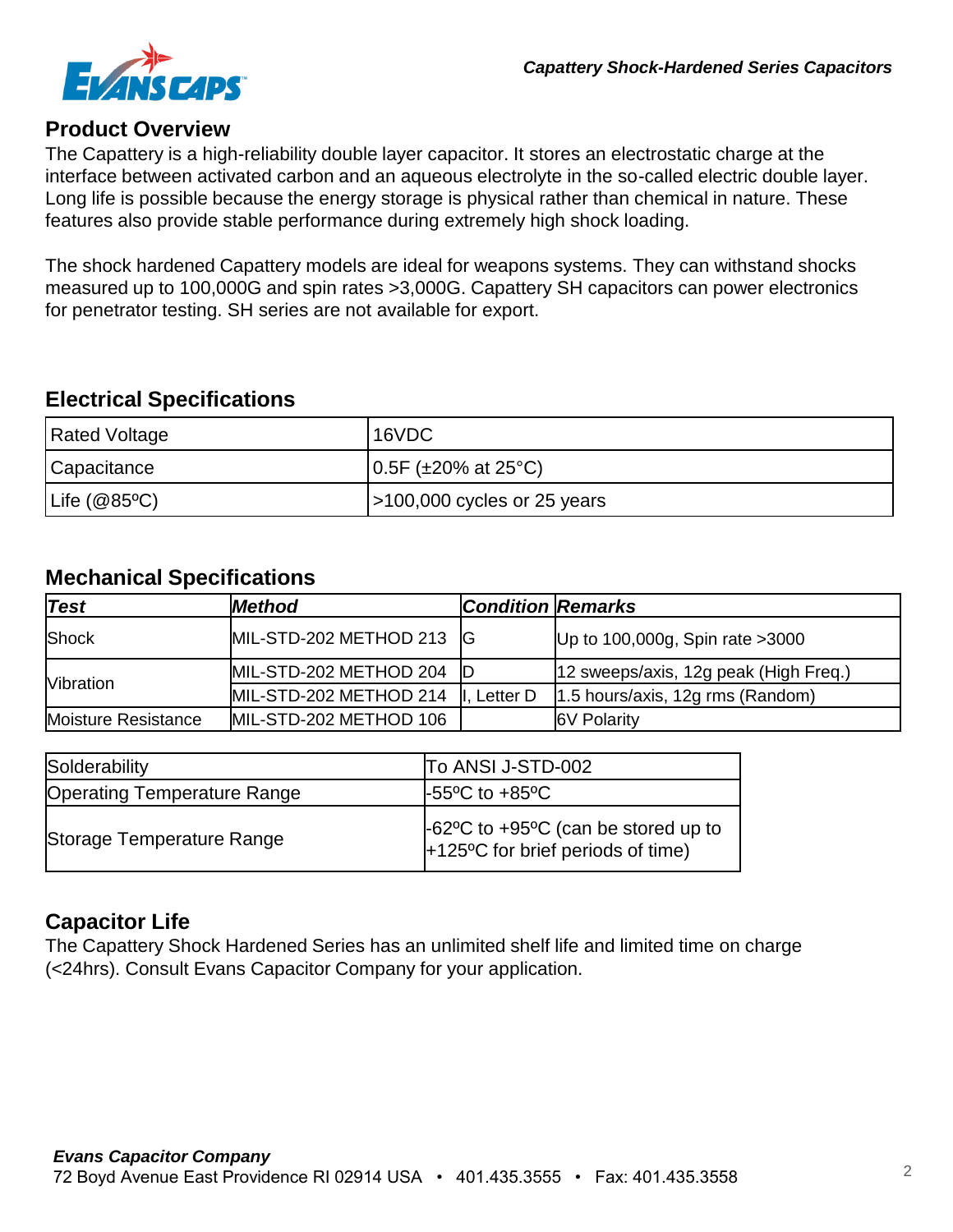

# **Part Number Description**

| <b>Product Series   Voltage Rating   Cap Rating</b> |  |
|-----------------------------------------------------|--|
| / V V                                               |  |

## **Ratings Table**

| <b>Part Number</b> | ' DC | Cap(F) | ESR $(\Omega)$ | Height (in) |
|--------------------|------|--------|----------------|-------------|
| RSS160564          | 16   | 0.5    |                | .95         |
| RES160504          | 16   |        |                | 1.05        |